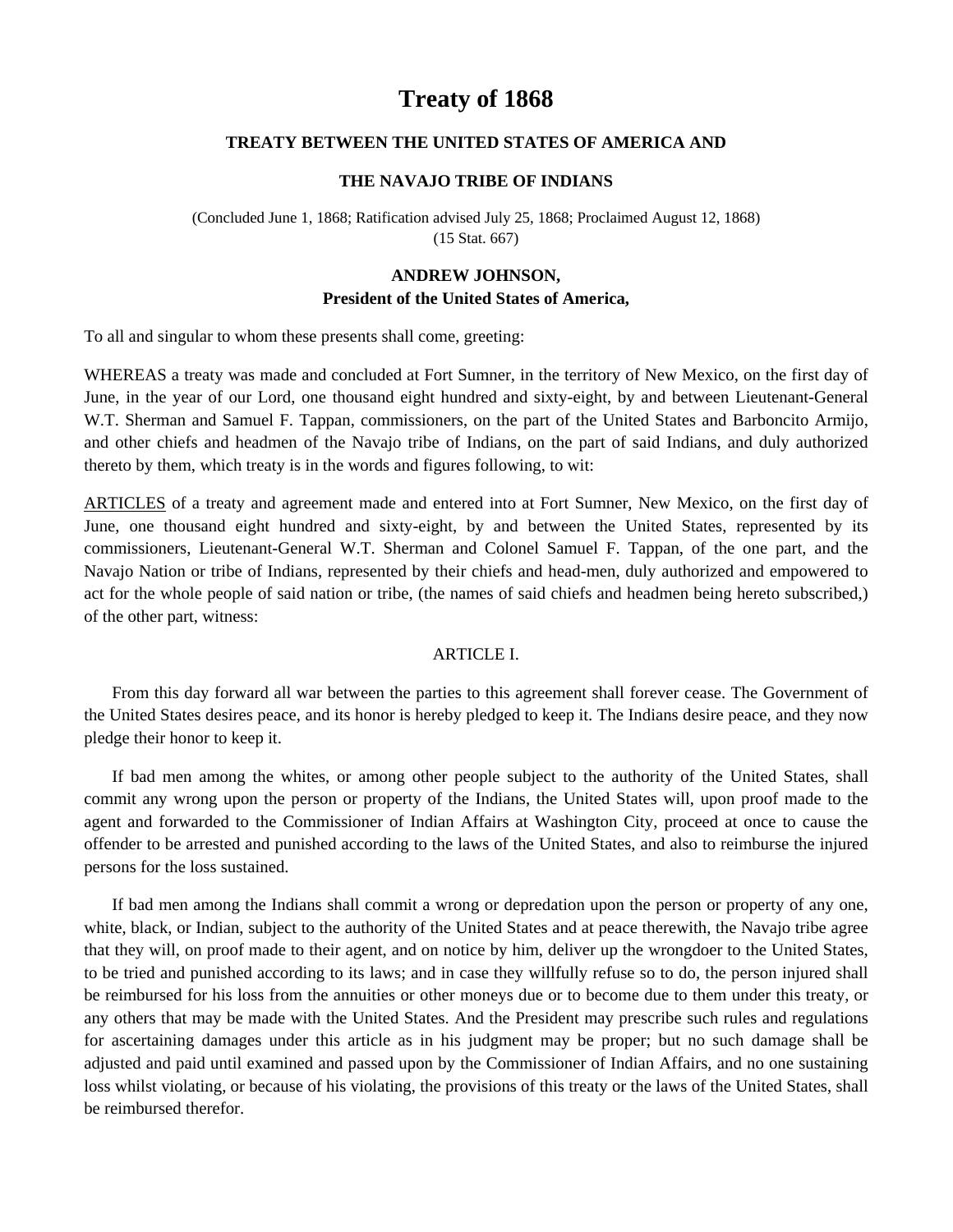#### ARTICLE II.

 The United States agrees that the following district of country, to wit: bounded on the north by the 37th degree of north latitude, south by an east and west line passing through the site of old Fort Defiance, in Canon Bonito, east by the parallel of longitude which, if prolonged south, would pass through old Fort Lyon, or the Ojodeoso, Bear Spring, and west by a parallel of longitude about 109° 30' west of Greenwich, provided it embraces the outlet of the Canyon-de-Chelly, which canon is to be all included in this reservation, shall be, and the same is hereby, set apart for the use and occupation of the Navajo tribe of Indians, and for such other friendly tribes or individual Indians as from time to time they may be willing, with the consent of the United States, to admit among them; and the United States agrees that no persons except those herein so authorized to enter upon Indian reservations in discharge of duties imposed by law, or the orders of the President, shall ever be permitted to pass over, settle upon, or reside in, the territory described in this article.

#### ARTICLE III.

 The United States agrees to cause to be built, at some point within said reservation, where timber and water may be convenient, the following buildings: a warehouse, to cost not exceeding twenty-five hundred dollars; an agency building for the residence of the agent, not to cost exceeding three thousand dollars; a carpenter-shop and blacksmith-shop, not to cost exceeding one thousand dollars each; and a schoolhouse and chapel, so soon as a sufficient number of children can be induced to attend school, which shall not cost to exceed five thousand dollars.

## ARTICLE IV.

 The United States agrees that the agent for the Navajos shall make his home at the agency building; that he shall reside among them, and shall keep an office open at all times for the purpose of prompt and diligent inquiry into such matters of complaint by or against the Indians as may be presented for investigation, as also for the faithful discharge of other duties enjoined by law. In all cases of depredation on person or property he shall cause the evidence to be taken in writing and forwarded, together with his finding, to the Commissioner of Indian Affairs, whose decision shall be binding on the parties to this treaty.

## ARTICLE V.

 If any individual belonging to said tribe, or legally incorporated with it, being the head of a family, shall desire to commence farming, he shall have the privilege to select, in the presence and with the assistance of the agent then in charge, a tract of land within said reservation, not exceeding one hundred and sixty acres in extent, which tract, when so selected, certified, and recorded in the "land-book" as herein described, shall cease to be held in common, but the same may be occupied and held in the exclusive possession of the person selecting it, and of his family, so long as he or they may continue to cultivate it.

 Any person over eighteen years of age, not being the head of a family, may in like manner select, and cause to be certified to him or her for purposes of cultivation, a quantity of land, not exceeding eighty acres in extent, and thereupon be entitled to the exclusive possession of the same as above directed.

 For each tract of land so selected a certificate containing a description thereof, and the name of the person selecting it, with a certificate endorsed thereon, that the same has been recorded, shall be delivered to the party entitled to it by the agent, after the same shall have been recorded by him in a book to be kept in his office, subject to inspection, which said book shall be known as the "Navajo Land-Book."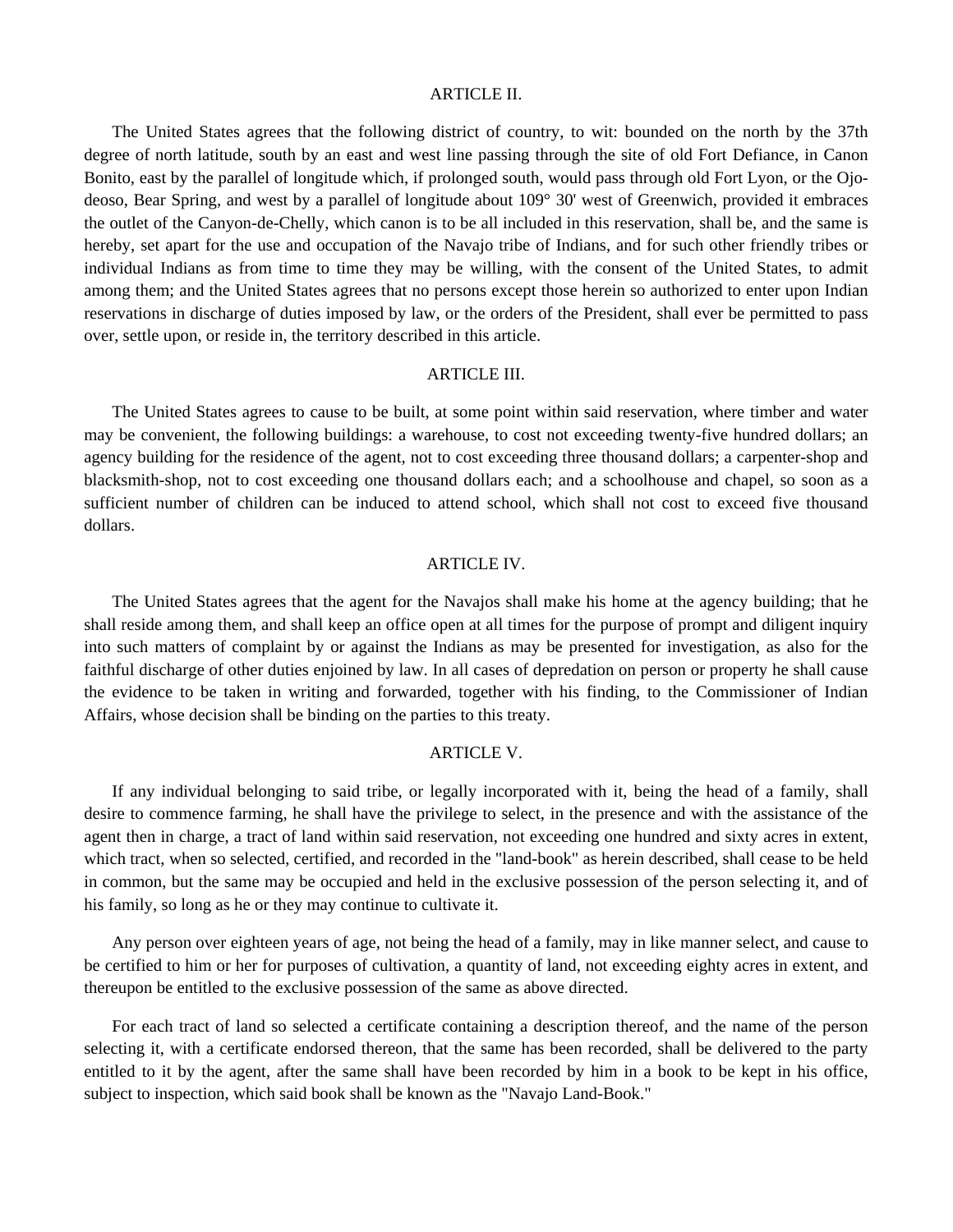The President may at any time order a survey of the reservation, and when so surveyed, Congress shall provide for protecting the rights of said settlers in their improvements, and may fix the character of the title held by each. The United States may pass such laws on the subject of alienation and descent of property between the Indians and their descendants as may be thought proper.

#### ARTICLE VI.

 In order to insure the civilization of the Indians entering into this treaty, the necessity of education is admitted, especially of such of them as may be settled on said agricultural parts of this reservation, and they therefore pledge themselves to compel their children, male and female, between the ages of six and sixteen years, to attend school; and it is hereby made the duty of the agent for said Indians to see that this stipulation is strictly complied with; and the United States agrees that, for every thirty children between said ages who can be induced or compelled to attend school, a house shall be provided, and a teacher competent to teach the elementary branches of an English education shall be furnished, who will reside among said Indians, and faithfully discharge his or her duties as a teacher.

The provisions of this article to continue for not less than ten years.

#### ARTICLE VII.

 When the head of a family shall have selected lands and received his certificate as above directed, and the agent shall be satisfied that he intends in good faith to commence cultivating the soil for a living, he shall be entitled to receive seeds and agricultural implements for the first year, not exceeding in value one hundred dollars, and for each succeeding year he shall continue to farm, for a period of two years, he shall be entitled to receive seeds and implements to the value of twenty-five dollars.

#### ARTICLE VIII.

 In lieu of all sums of money or other annuities provided to be paid to the Indians herein named under any treaty or treaties heretofore made, the United States agrees to deliver at the agency house on the reservation herein named, on the first day of September of each year for ten years, the following articles, to wit:

 Such articles of clothing, goods, or raw materials in lieu thereof, as the agent may make his estimate for, not exceeding in value five dollars per Indian-each Indian being encouraged to manufacture their own clothing, blankets, etc.; to be furnished with no article which they can manufacture themselves. And, in order that the Commissioner of Indian Affairs may be able to estimate properly for the articles herein named, it shall be the duty of the agent each year to forward to him a full and exact census of the Indians, on which the estimate from year to year can be based.

 And in addition to the articles herein named, the sum of ten dollars for each person entitled to the beneficial effects of this treaty shall be annually appropriated for a period of ten years, for each person who engages in farming or mechanical pursuits, to be used by the Commissioner of Indian Affairs in the purchase of such articles as from time to time the condition and necessities of the Indians may indicate to be proper; and if within the ten years at any time it shall appear that the amount of money needed for clothing, under the article, can be appropriated to better uses for the Indians named herein, the Commissioner of Indian Affairs may change the appropriation to other purposes, but in no event shall the amount of this appropriation be withdrawn or discontinued for the period named, provided they remain at peace. And the President shall annually detail an officer of the Army to be present and attest the delivery of all the goods herein named to the Indians, and he shall inspect and report on the quantity and quality of the goods and the manner of their delivery.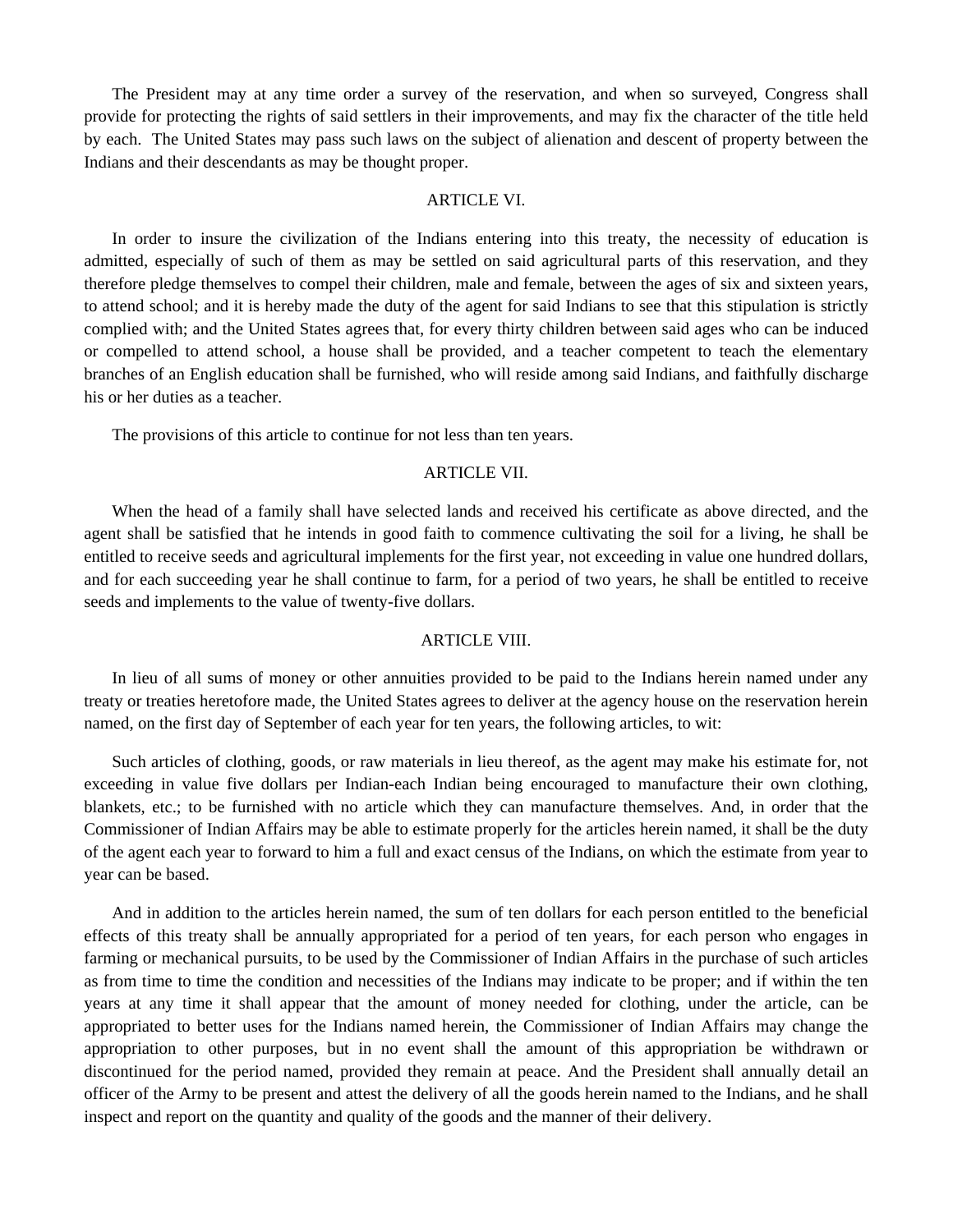#### ARTICLE IX.

 In consideration of the advantages and benefits conferred by this treaty, and the many pledges of friendship by the United States, the tribes who are parties to this agreement hereby stipulate that they will relinquish all right to occupy any territory outside their reservation, as herein defined, but retain the right to hunt on any unoccupied lands contiguous to their reservation, so long as the large game may range thereon in such numbers as to justify the chase; and they, the said Indians, further expressly agree:

1st. That they will make no opposition to the construction of railroads now being built or hereafter to be built across the continent.

2nd. That they will not interfere with the peaceful construction of any railroad not passing over their reservation as herein defined.

3rd. That they will not attack any persons at home or travelling, nor molest or disturb any wagon-trains, coaches, mules, or cattle belonging to the people of the United States, or to persons friendly therewith.

4th. That they will never capture or carry off from the settlements women or children.

5th. They will never kill or scalp white men, nor attempt to do them harm.

6th. They will not in the future oppose the construction of railroads, wagon-roads, mail stations, or other works of utility or necessity which may be ordered or permitted by the laws of the United States; but should such roads or other works be constructed on the lands of their reservation, the Government will pay the tribe whatever amount of damage may be assessed by three disinterested commissioners to beappointed by the President for that purpose, one of said commissioners to be a chief or head-man of the tribe.

7th. They will make no opposition to the military posts or roads now established, or that may be established, not in violation of treaties heretofore made or hereafter to be made with any of the Indian tribes.

## ARTICLE X.

 No future treaty for the cession of any portion or part of the reservation herein described, which may be held in common, shall be of any validity or force against said Indians unless agreed to and executed by at least threefourths of all the adult male Indians occupying or interested in the same; and no cession by the tribe shall be understood or construed in such manner as to deprive, without his consent, any individual member of the tribe of his rights to any tract of land selected by him as provided in article [5] of this treaty.

#### ARTICLE XI.

 The Navajos also hereby agree that at any time after the signing of these presents they will proceed in such manner as may be required of them by the agent, or by the officer charged with their removal, to the reservation herein provided for, the United States paying for their subsistence en route, and providing a reasonable amount of transportation for the sick and feeble.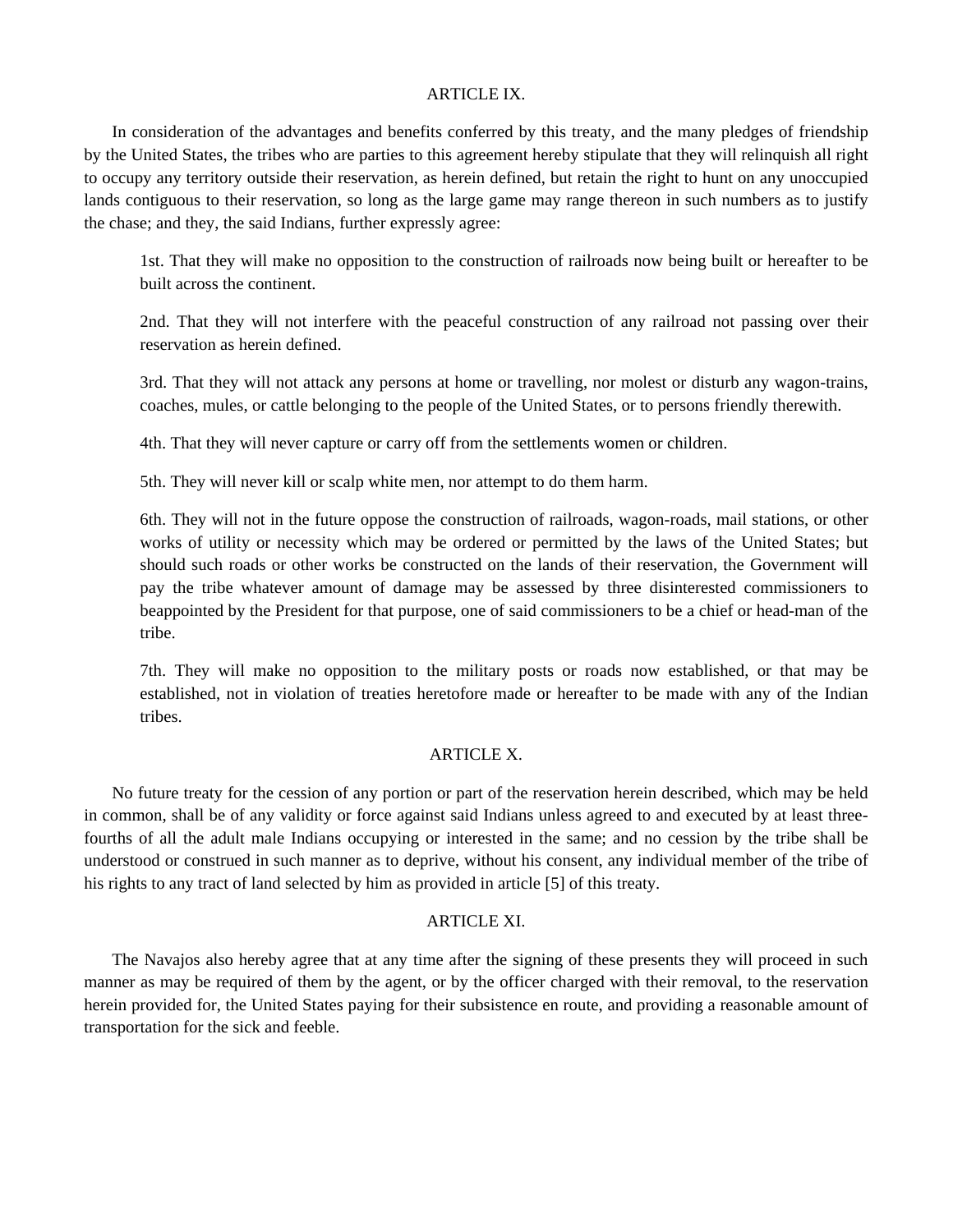#### ARTICLE XII.

 It is further agreed by and between the parties to this agreement that the sum of one hundred fifty thousand dollars appropriated or to be appropriated shall be disbursed as follows, subject to any condition provided in the law, to wit:

1st. The actual cost of the removal of the tribe from the Bosque Redondo reservation to the reservation, say fifty thousand dollars.

2nd. The purchase of fifteen thousand sheep and goats, at a cost not to exceed thirty thousand dollars.

3rd. The purchase of five hundred beef cattle and a million pounds of corn, to be collected and held at the military post nearest the reservation, subject to the orders of the agent, for the relief of the needy during the coming winter.

4th. The balance, if any, of the appropriation to be invested for the maintenance of the Indians pending their removal, in such manner as the agent who is with them may determine.

5th. The removal of this tribe to be made under the supreme control and direction of the military commander of the Territory of New Mexico, and when completed, the management of the Tribe to revert to the proper agent.

#### ARTICLE XIII.

 The tribe herein named, by their representatives, parties to this treaty, agree to make the reservation herein described their permanent home, and they will not as a tribe make any permanent settlement elsewhere, reserving the right to hunt on the lands adjoining the said reservation formerly called theirs, subject to the modifications named in this treaty and the orders of the commander of the department in which said reservation may be for the time being; and it is further agreed and understood by the parties to this treaty, that if any Navajo Indian or Indians shall leave the reservation herein described to settle elsewhere, he or they shall forfeit all the rights, privileges, and annuities conferred by the terms of this treaty; and it is further agreed by the parties to this treaty, that they will do all they can to induce Indians now away from reservations set apart for the exclusive use and occupation of the Indians, leading a nomadic life, or engaged in war against the people of the United States, to abandon such a life and settle permanently in one of the territorial reservations set apart for the exclusive use and occupation of the Indians.

 In testimony of all which the said parties have hereunto, on this the first day of June, one thousand eight hundred and sixty-eight, at Fort Sumner, in the Territory of New Mexico, set their hands and seals.

*W. T. SHERMAN,*  Lt. Gen'l,

Indian Peace Commissioner.

*S. F. TAPPAN,* 

Indian Peace Commissioner.

| his X mark |
|------------|
| his X mark |
| his X mark |
| his x mark |
| his X mark |
|            |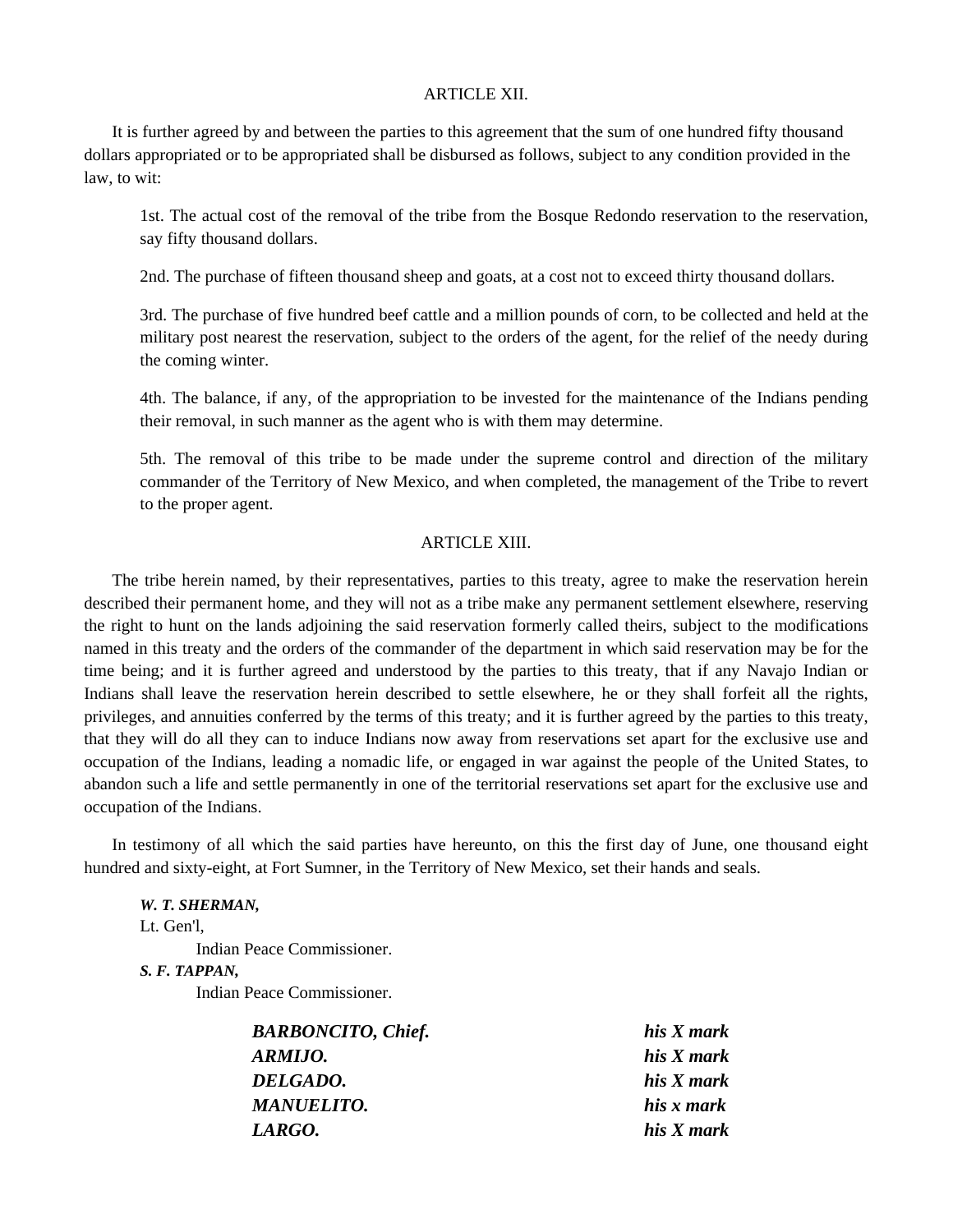| HERRERO.                 | his X mark |
|--------------------------|------------|
| <b>CHIQUETO.</b>         | his X mark |
| <b>MUERTO DE HOMBRE.</b> | his X mark |
| <b>HOMBRO.</b>           | his X mark |
| NARBONO.                 | his X mark |
| NARBONO SEGUNDO.         | his X mark |
| <b>GANADO MUCHO.</b>     | his X mark |

# *COUNCIL:*

| RIQUO.                    | his x mark |
|---------------------------|------------|
| JUAN MARTIN.              | his x mark |
| SERGINTO.                 | his x mark |
| <b>GRANDE.</b>            | his x mark |
| <i><b>INOETENITO.</b></i> | his x mark |
| MUCHACHOS MUCHO.          | his x mark |
| <b>CHIQUETO SEGUNDO.</b>  | his x mark |
| <b>CABELLO AMARILLO.</b>  | his x mark |
| <i>FRANCISCO.</i>         | his x mark |
| TORIVIO.                  | his x mark |
| <i>DESDENDADO.</i>        | his x mark |
| JUAN.                     | his x mark |
| GUERO.                    | his x mark |
| GUGADORE.                 | his x mark |
| CABASON.                  | his x mark |
| BARBON SEGUNDO.           | his x mark |
| <b>CABARES COLORADOS.</b> | his x mark |

## Attest:

GEO. W. G. GETTY, Col. 37th Inf'y, Bt. Maj. Gen'l U.S.A. B. S. ROBERTS,, Bt. Brg. Gen'l U.S.A., Lt. Col. 3d Cavy. J. COOPER MCKEE, Bt. Lt. Col. Surgeon U.S.A. THEO. H. DODD, U.S. Indian Ag't for Navajos CHAS. MCCLURE, Bt. Maj. and C.S. U.S.A. JAMES F. WEEDS, Bt. Maj. and Asst. Surg. U.S.A. J. C. SUTHERLAND, Interpreter WILLIAM VAUX, Chaplain, U.S.A.